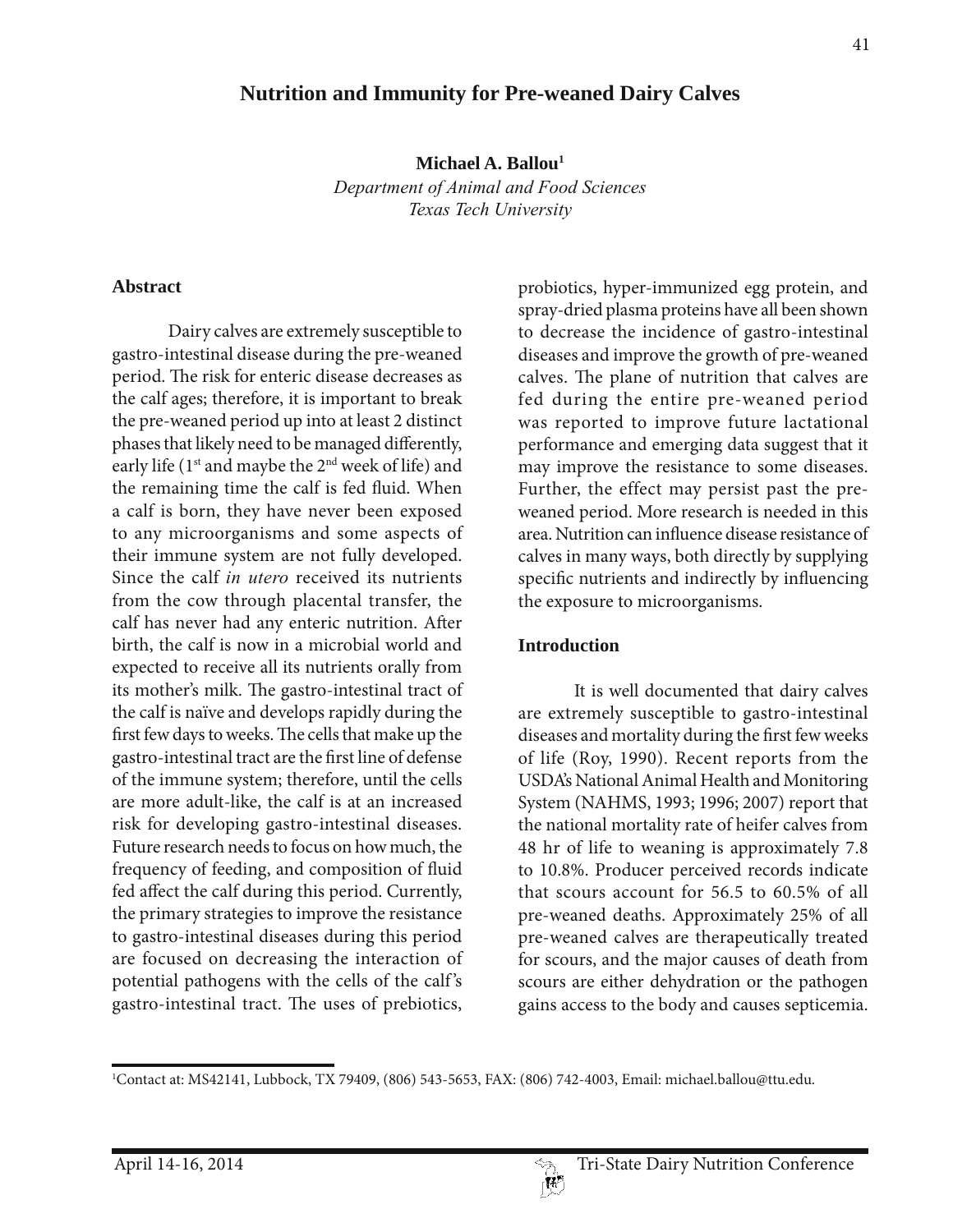The high incidence of disease indicates that there is a lot of room for improving gastro-intestinal disease resistance among pre-weaned calves. How much and the composition of fluid fed to pre-weaned calves and the use of additives, such as different prebiotics, probiotics, and proteins from either hyper-immunized eggs or spraydried plasma, all may improve the health of pre-weaned calves.

## **First Weeks of Life**

Dairy calves, like all mammalian species, are not exposed to microorganisms prior to birth. Furthermore, they are receiving all their nutrients from placental transfer from their mother and their gastro-intestinal tract has never seen food while they are *in utero*. Therefore, immediately after birth, they are no longer in a sterile environment and are required to get all their nutrition from milk. Many components of the immune system are functional at birth; however, some aspects of the adaptive immune system develop as the calf ages. Colostrum has a lot of antibodies, and during the first few days of life, the calf is able to absorb those antibodies into their body, which helps protect them from enteric and systemic disease. Colostrum also has a lot of other bioactive molecules that may influence gastrointestinal physiology and ultimately improve health, and the effects of these bioactive molecules effects on gastro-intestinal integrity and health warrant further investigation. Calves that do not receive colostrum are at an increased risk of developing scours and 74 times more likely to die in the first 21 days of life (Wells et al., 1996).

Colostrum is only part of the equation; many calves that receive adequate colostrum still develop gastro-intestinal disease. Data indicate that most scours occur during the first 3 weeks of life (Roy, 1990). Interestingly, by the time the calf is 3 weeks old, about 50% of the antibodies

it received from the colostrum are gone and not much has really changed regarding the calves cellular or humoral immune system (Kampen et al., 2006). So why are calves not as likely to develop gastro-intestinal disease, despite having reduced passive derived immunoglobulins? Remember, when calves are born, they have never had food in their gastro-intestinal tract, so the cells that make up the gastro-intestinal tract need to adapt to extra-uterine life and enteric nutrition. Guilloteau et al. (2009) reported that many changes occur in the first few days to week regarding the structure of the cells that line the gastro-intestinal tract. Specifically, they reported fetal-type cells are replaced with more adultlike cells within 5 to 7 days after birth. The cells that make up the gastro-intestinal tract are very important and form the first line or the physical barriers of the immune system. Therefore, my lab hypothesizes that the physical barriers of the gastro-intestinal tract are impaired during the first week(s) of life, which increases the risk of developing scours. More research is needed to understand how we can manage the calf during that first week(s) after calving, while she is adapting to the *ex utero* environment. More research is needed on how nutrition, how much and frequency of feeding of fluid, of the calf during the first week of life influences the gastro-intestinal integrity and resistance to gastro-intestinal diseases.

The interest in the plane of nutrition that calves are fed during the pre-weaned period has increased primarily because data indicate that calves fed a greater plane of nutrition have decreased age at first calving and they may have improved future lactation performance (Soberon et al., 2012; Soberon and Van Amburgh, 2013). Most data on how plane of nutrition influences the health of calves during the first few weeks of life are limited to small, controlled experiments with fecal scores as the primary outcome variable (Nonnecke et al.,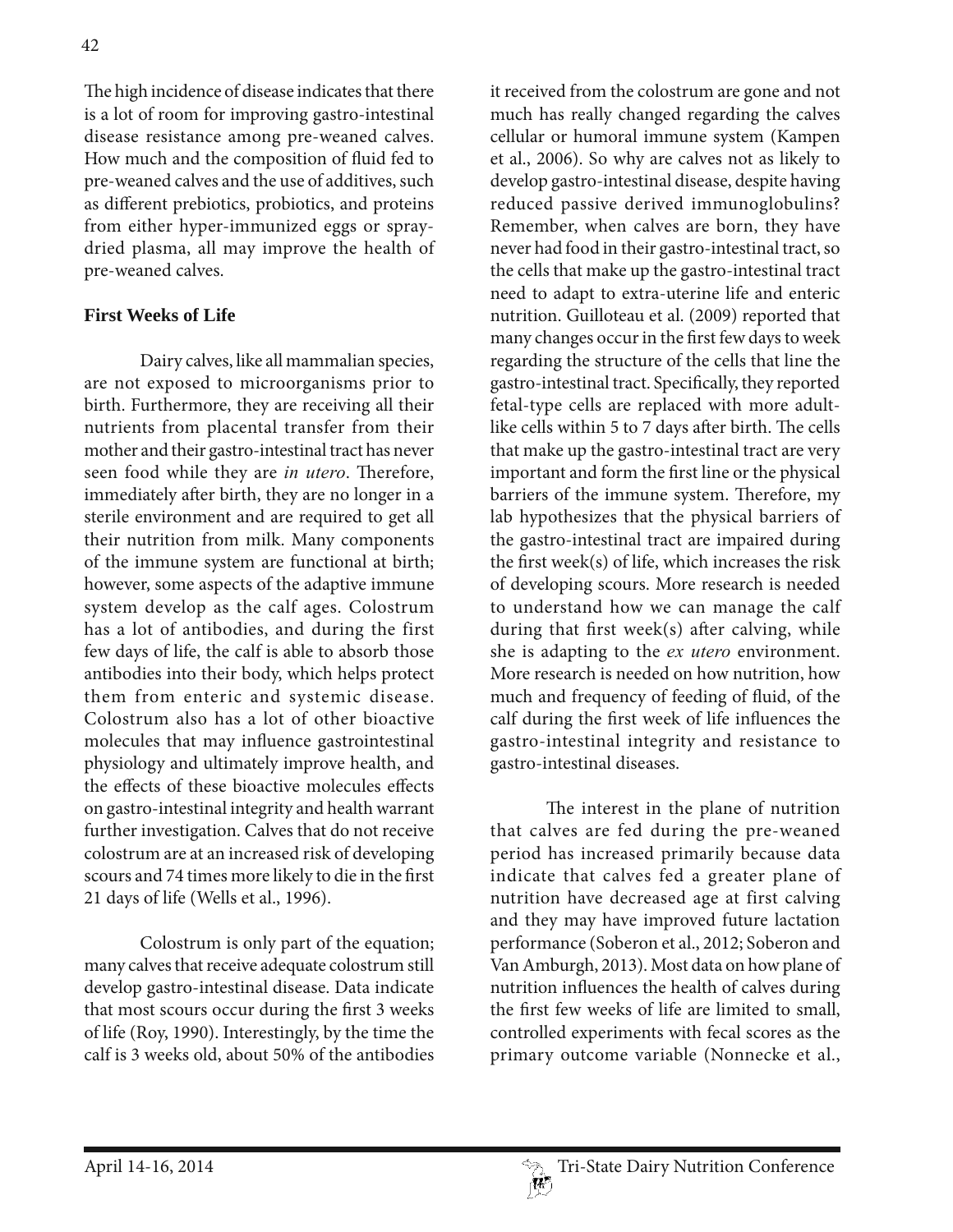2003; Ballou, 2012). Many studies observed that the calves fed the greater plane of nutrition had more loose feces (Nonecke et al., 2003; Bartlett et al., 2006; Hengst et al., 2012; Osorio et al., 2012; Ballou et al., unpublished), while others showed no differences in fecal scores (Ballou, 2012; Obeidat et al., 2013). It is important to note that no study has reported greater fecal scores among calves fed a lower plane of nutrition when compared to calves fed a greater plane of nutrition. It has been suggested that the greater fecal scores were not due to a higher incidence of infection or disease, but may be associated with the additional nutrients consumed. It is unknown whether the digestibilities of nutrients of calves fed varying planes of nutrition are different during the first week of life; however, decreased nutrient digestibilities would likely not be independent of enteric health because increased supply of nutrients to the lower gastrointestinal tract could provide a more favorable environment for pathogenic microorganisms to thrive. In agreement, Quigley et al. (2006) reported that feeding a greater plane of nutrition to high-risk Holstein bull calves, purchased from a sale barn, and raised on bedding contaminated with coronavirus, increased the number of days calves had scours by 53% and also increased the number of days calves received antibiotics, 3.1 versus 1.9 days. In contrast, a more recent study reported that calves fed a greater plane of nutrition had improved hydration and fecal scores improved faster when they were challenged with *Cryptosporidium parvum* at 3 days of age (Ollivett et al., 2012). Larger data sets with naturally occurring disease incidence and more experimentally controlled relevant disease challenges are needed before definitive conclusions on the role that plane of nutrition plays on enteric health of calves during the first few weeks of life. An additional comment from my experiences is that many dairy producers and calf raisers, if they feed a greater plane of nutrition, will start them off at a lower plane

of nutrition and increase the plane of nutrition after 1 or 2 weeks.

In addition to plane of nutrition, many of the current strategies to improve the health of pre-weaned calves are focused on preventing the interaction of potentially pathogenic microorganisms with the gastro-intestinal tract of the calf and the use of prebiotics, probiotics, or proteins from hyper-immunized egg or spraydried plasma have shown some merit. Prebiotics are dietary components that are not digested by the calf, but are used by bacteria in the gastointestinal tract to improve their growth. At first glance, this may seem bad; why would be want to improve the growth of bacteria in the gastrointestinal tract? The gastro-intestinal tract is not sterile. Soon after birth, a wide range of bacterial species colonizes the gastro-intestinal tract of calves. Most of these bacterial species do not pose any immediate threat to the survival of the calf, and in the past they were called "good bacteria", and of which, many of the common probiotic species are routinely classified as, including: *lactobaccilus* species, *bi¿dobacteria*, *Enterocooccus faecium*, and *Bacillus* species. There are many plausible mechanisms explaining how both prebiotics and probiotics would reduce the interaction of more pathogenic microorganisms with the gastro-intestinal tract of the calf. Many of the probiotic species had a direct bactericidal activity (Midolo et al., 1995) or compete with the more pathogenic microorganisms for limited resources. In addition, probiotics are themselves bacteria, and they may "prime" the immune system of the calf by staying alert, as even the immune system recognizes the "good" bacteria as foreign (Blum et al., 2002; Lomax and Calder, 2009). The common, commercially-available prebiotics available are the fructooligosaccharides **(FOS)**, mannanoligosaccharides **(MOS)**, lactulose, and inulin.

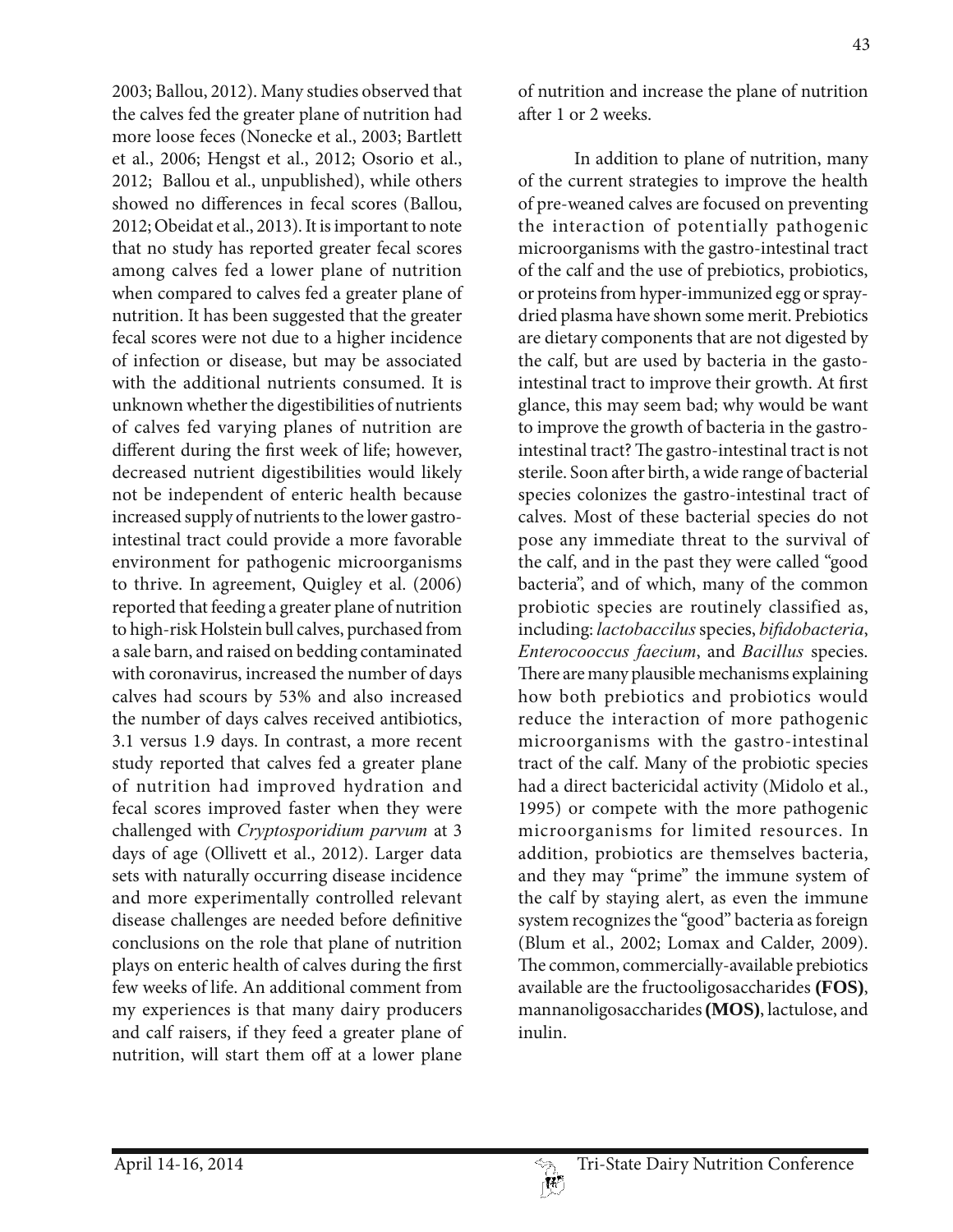Data on the influence of prebiotics and probiotics alone on the health of dairy calves are equivocal. There are data that show improvements in reducing scouring and improving growth (Abe et al., 1995; Heinrichs et al., 2003), whereas equally as many studies show no benefits to including either prebiotics or probiotics in milk (Morrill et al., 1995; Hill et al., 2008). The lack of a clear effect in calves is likely due to many environmental factors. Research does, however, support that many prebiotics and probiotics are generally safe and do not have any adverse effects on calf health or performance. In fact, most regulatory agencies around the world classify most prebiotics and probiotics as Generally Regarded As Safe (GRAS). I currently look at adding prebiotics and probiotics as an insurance policy; you do not know when you will need them, but when you do, it is good to have them. Lastly, it is important to note that not all probiotic species, and further, not all strains of a specific species, ie: not all *Lactobaccilus acidophilus* strains, behave similarly. Therefore, I would recommend only using probiotic species and strains that have been reported, through  $3^{rd}$  party research, to improve health and performance of calves.

Another strategy to reduce the interaction of pathogenic microorganisms is to feed egg protein from laying hens that were vaccinated against the very microorganisms that cause gastro-intestinal diseases in calves. The laying hens will produce immunoglobulins **(IgY)** and concentrate those proteins in their eggs, which can recognize the pathogen, bind to it, and prevent its interaction with a calf 's gastrointestinal tract. Inclusion of such whole dried egg decreased the morbidity due to various bacteria (Hennig-Pauka et al., 2003) and viruses (Kuroki et al., 1993; Ikemori et al., 1997). In addition to the use of hyper-immunized egg protein, spray-dried plasma proteins can improve gastrointestinal health of calves. Spray-dried plasma

is exactly what it sounds like; plasma is spray dried to preserve the functional characteristics of the diverse group of proteins in plasma. The use of spray-dried plasma has been used for many years in the swine industry to improve the performance and health during the post-weaned period. The addition of spray-dried plasma proteins in milk replacer reduced enteric disease in calves (Hunt et al., 2002; Quigley et al., 2002; Quigley and Wolfe, 2003).

In 2010, my lab evaluated the effects of supplementing a blend of prebiotics, probiotics, and hyper-immunized egg proteins to Holstein calves during the first 3 weeks of life (Ballou, 2011). Calves given the prophylactic treatment  $(n = 45)$  were administered directly into the milk  $5 \times 10^9$  colony forming units per day (from a combination of *Lactobacillus acidophilus Bacillus subtilis Bi¿dobacterium thermophilum, Enterococcus faecium,* and *Bifidobacterium longum*), 2g/day of a blend of MOS, FOS, and charcoal, and 3.2 g/day of dried egg protein from laying hens vaccinated against K99+ *Escherichia coli* antigen, *Salmonella typhimurium*, *Salmonella Dublin*, coronavirus, and rotavirus. Control calves  $(n = 44)$  were not given any prebiotics, probiotics, or dried egg protein. All calves were fed 2 Liters (0.52) gal) of a 20% protein/20% fat non-medicated milk replacer twice daily. Prior to each feeding, fecal scores were determined by 2 independent trained observers according to Larson et al.  $(1977): 1 = firm, well-formed; 2 = soft, padding$ like;  $3 =$  runny, pancake batter; and  $4 =$  liquid splatters, pulpy orange juice. The prophylactic calves refused less milk (*P <* 0.01) during the first 4 days of life (57 vs 149 g of milk powder). There were no differences in starter intake or average daily gain due to treatments. However, calves that received the prophylactic treatment had decreased incidence of scours (*P <* 0.01) during the first 21 days of life (25.0 versus 51.1%). Scours were classified as a calf having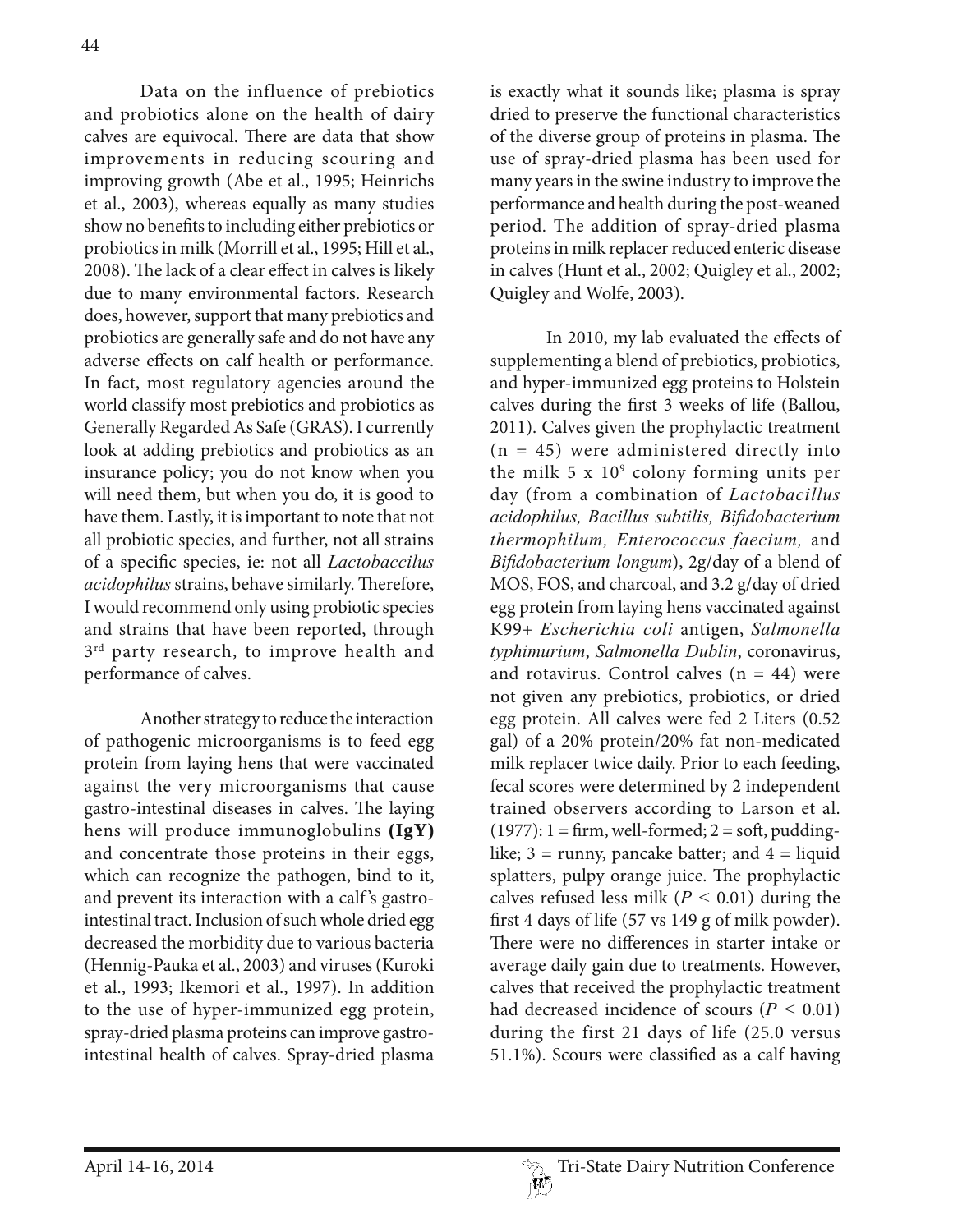consecutive fecal scores  $\geq$  3. The intensity of disease in this study was low and only 1 out of 90 calves died during the experiment. These data support that a combination of prebiotics, probiotics, and hyper-immunized egg protein improve gastro-intestinal health and could be an alternative to metaphylactic antibiotic use. Future research should determine the efficacy of prophylactic treatment in calves that are at a higher risk of developing severe gastro-intestinal disease and subsequently death.

## **After Two Weeks of Life**

The risk of gastro-intestinal diseases dramatically declines after the first few weeks of life. There is emerging evidence that nutrition and environment of calves during the preweaned period has persistent effects on the health and physiology of an animal later in life (Ballou, 2012; Frei et al., 2012; Soberon et al., 2012; Ballou et al., unpublished). How much, the frequency of feeding, and the composition of fluid fed to calves during the pre-weaned period influences the health of calves. The majority of dairy calves in the US are fed restricted quantities of fluid to encourage them to consume calf starter earlier, so they can be weaned at a younger age. This management strategy was widely adopted because it was seen as more economical because a pound of powder was much more expensive than a pound of calf starter. Although it is more expensive to raise a calf during the pre-weaned period when fed higher planes of fluid nutrition, in most situations, the total cost to raise the calf to a first calf heifer is less expensive than when they are fed restricted quantities of fluid in early life. Further, this restricted fluid feeding strategy was widely adopted without any understanding of the potential long-term impacts on performance and health of the animal. Over the past decade, there was resurgence in the interest of feeding dairy calves higher planes of fluid nutrition (Raeth-Knight et al., 2009; Ballou, 2012). These higher

planes of nutrition programs are often called "Accelerated", "Intensive", or "Full Potential".

A recent meta-analysis performed by Soberson and Van Amburgh (2013) suggested that higher planes of fluid nutrition positively impacted the lactation performance. Over the past 5 years, my laboratory has conducted research to understand the how plane of nutrition during the pre-weaned period influences leukocyte responses and resistance to infectious disease during the pre- and immediate postweaned periods (Ballou, 2012; Obeidat et al., 2012; Ballou et al., unpublished). The results indicate that plane of nutrition influences leukocyte responses of calves (Ballou, 2012; Obeidat et al., 2013; Ballou et al., unpublished). In two studies, we reported that when calves were fed a lower plane of nutrition, their neutrophils were more active during the pre-weaned period, as evident by increased surface concentrations of the adhesion molecule L-selectin (Figure 1) and a greater neutrophil oxidative burst (Obeidat et al., 2013; Ballou et al., unpublished). After weaning, the elevated neutrophil responses were no longer apparent in either of those studies. The exact mechanisms for the more active neutrophils among the low plane of nutrition calves are not known but could be due to increased microbial exposure because of increased non-nutritive suckling or reduced stress among the calves fed the low plane of nutrition. If the neutrophils are more active because of increased microbial exposure, calves fed a lower plane of nutrition could be at an increased risk for disease during the pre-weaned period. Ongoing research in my laboratory is trying to understand the behavior and potential microbial exposure when calves are fed varying planes of nutrition and its influence on immunological development. In addition, plane of nutrition during the preweaned period may have effects on leukocyte responses that persist beyond the pre-weaned period (Ballou, 2012; Ballou et al., unpublished).

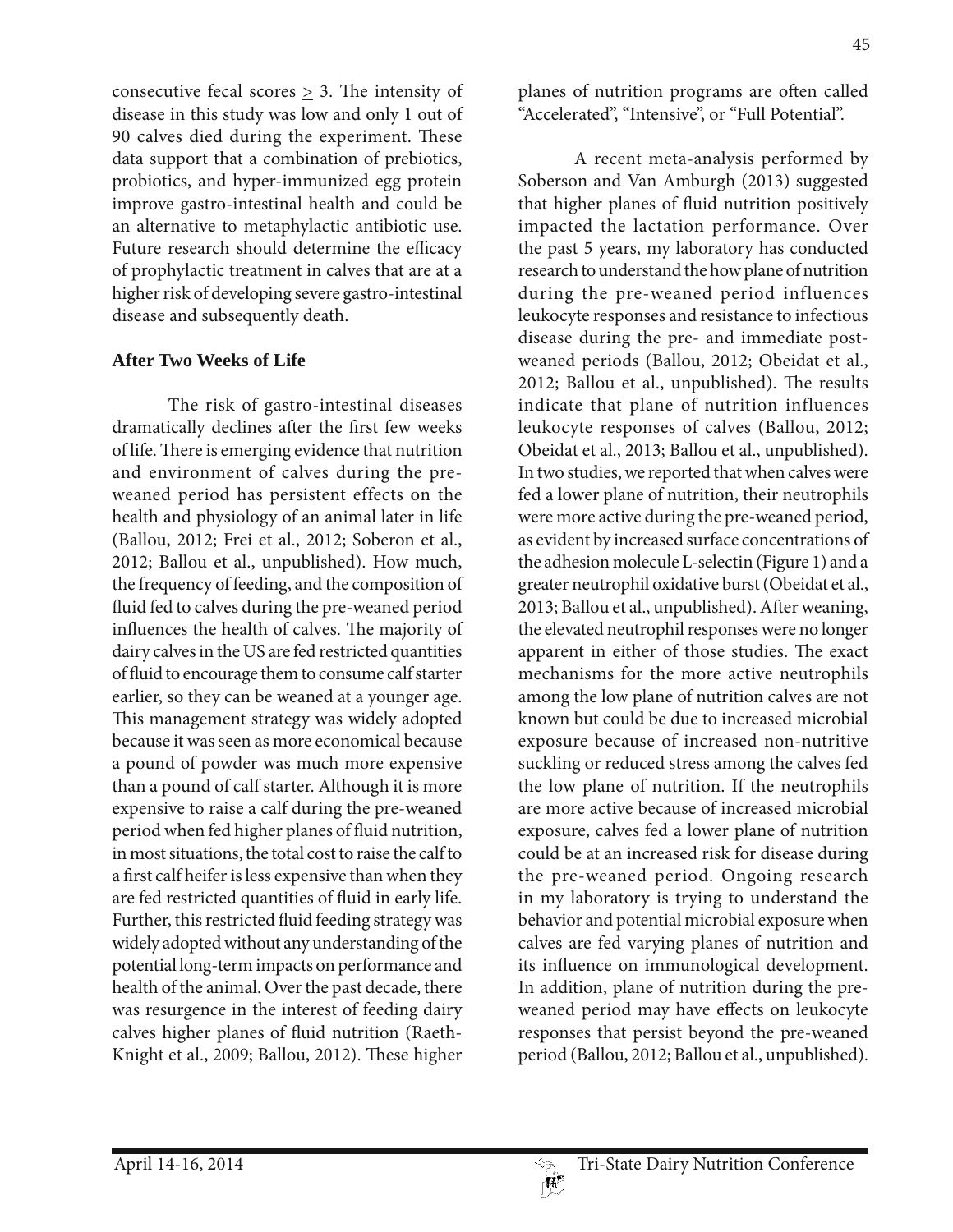Jersey bull calves that were fed a greater plane of fluid nutrition had improved neutrophil and whole blood *E. coli* killing capacities after they were weaned when compared to Jersey calves fed a more conventional, low plane of nutrition (Figure 2; Ballou, 2012). These effects were only observed among the Jersey calves in this study and not the Holstein calves.

In a follow-up study, Jersey calves that were previously fed a greater plane of milk replacer had a more rapid up-regulation of many leukocyte responses, including neutrophil oxidative burst and the secretion of the proinflammatory cytokine tumor necrosis factor- $\alpha$ , after they were challenged with an oral bolus of 1.5 x 107 colony-forming units of a *Salmonella typhimurium* (data not shown; Ballou et al., unpublished). The increased activation of innate leukocyte responses among the calves previously fed the greater plane of nutrition tended (*P=*0.098; Figure 3) to prevent the increase in plasma haptoglobin, and those calves also had greater concentrations of plasma zinc (data not shown). The calves fed the greater plane of nutrition also had improved intake of calf starter beginning 3 days after the challenge (*P =* 0.039; Figure 4). These data indicate that the Jersey calves previously fed a greater plane of nutrition had improved disease resistance to an oral *Salmonella typhimurium* challenge approximately a month after weaning. Our 2 studies indicate that at least among Jersey calves, feeding a greater plane of nutrition during the pre-weaned period may influence the health of calves during the immediate post-weaned period. More data are needed to understand how plane of fluid nutrition influences the resistance to diseases that are common during the life cycle of dairy cattle, including: gastro-intestinal, respiratory disease, metritis, and mastitis. Further, more data are needed in Holstein calves to see if the responses observed in Jersey calves would be true in Holstein.

# **Implications**

Dairy calves in the first few weeks of life are extremely susceptible to disease, which may be related to the naïve gastro-intestinal tract of calves. Currently, the uses of prebiotics, probiotics, and proteins from hyper-immunized egg or spray-dried plasma have all been shown to reduce the incidence of gastro-intestinal disease. If you have a high early mortality, it is recommended that you look into using a research-backed product with prebiotics, probiotics, or proteins from hyper-immunized egg or spray-dried plasma. Increasing the plane of nutrition in the first week or 2 appears to increase fecal scores, and more data are needed to determine if these calves are at an increased risk for enteric disease. Early data are suggesting that plane of nutrition during the entire pre-weaned period may influence leukocyte responses and disease resistance of calves that extend beyond the pre-weaned period. More data are needed before definitive conclusions can be drawn, but current data among Jersey calves do appear promising.

# **References**

Abe, F., N. Ishibashi, and S. Shimamura. 1995. Effect of administration of Bifidobacteria and Lactic Acid Bacteria to newborn calves and piglets. J. Dairy Sci. 78:2838-2848.

Ballou, M.A. 2011. Case Study: Effects of a blend of prebiotics, probiotics, and hyperimmune dried egg protein on the performance, health, and innate immune responses of Holstein calves. Prof. Anim. Sci. 27:262-268.

Ballou, M.A. 2012. Immune responses of Holstein and Jersey calves during the preweaning and immediate postweaned periods when fed varying planes of milk replacer. 95:7319-7330.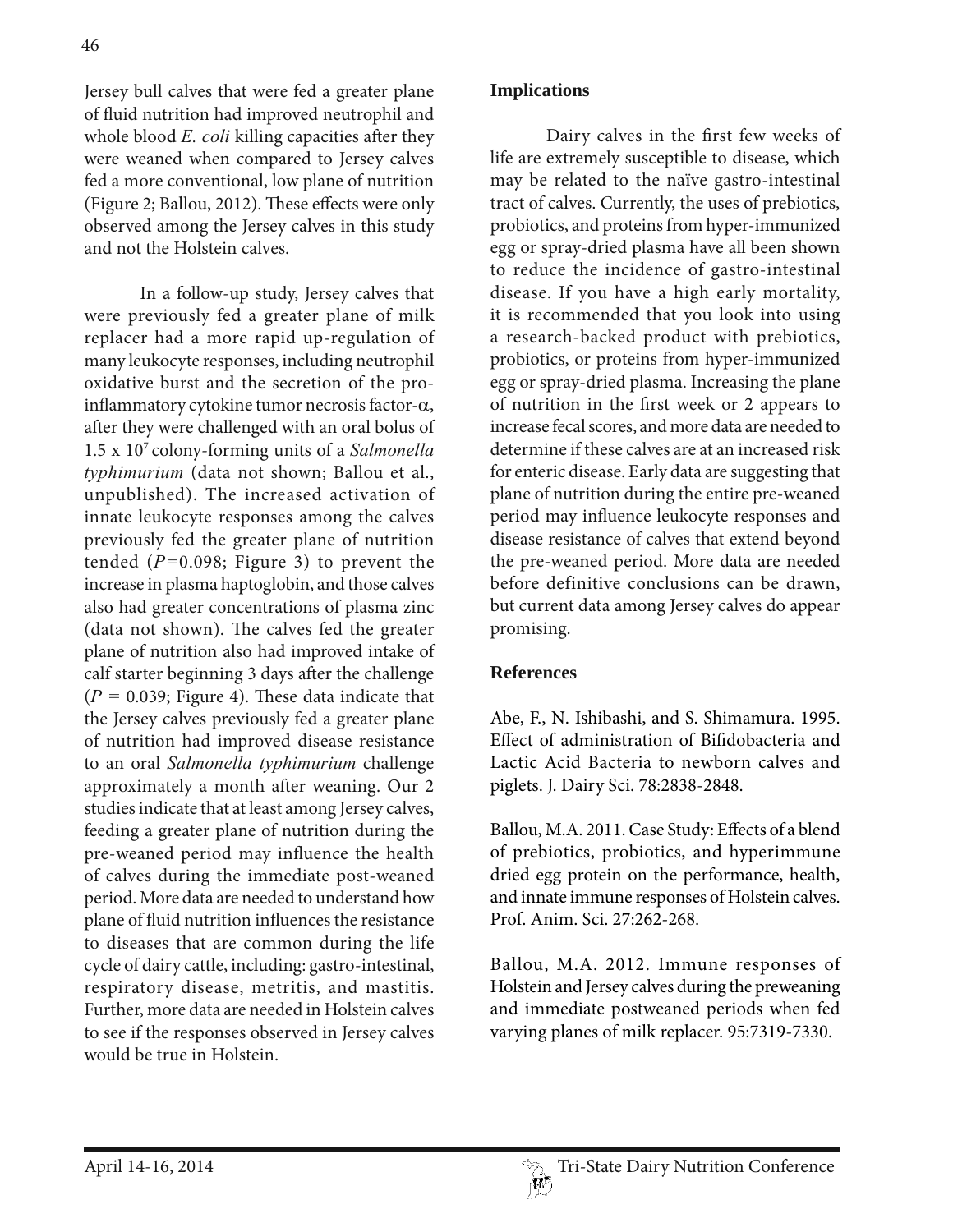Ballou, M.A., D.L. Hanson, C.J. Cobb, B.S. Obeidat, T.J. Earleywine, J.A. Carroll, M.D. Sellers, and A.R. Pepper-Yowell. Plane of nutrition influences the performance, innate leukocyte responses, and the pathophysiological response to an oral Salmonella typhimurium challenge in Jersey calves. Unpublished.

Bartlett, K.S., F.K. McKeith, M.J. VandeHaar, G.E. Dahl, and J.K. Drackley. 2006. Growth and body composition of dairy calves fed milk replacers containing different amounts of protein at two feeding rates. J. Anim. Sci. 84:1454-1467.

Blum, S., J. Haller, A. Pfeifer, and E. J. Schiffrin. 2002. Probiotics and immune response. Clin. Rev. Allergy and Immuno. 22:287-309.

Frei, R., R.P. Lauener, R. Crameri, and L. O'Mahony. 2012. Microbiota and dietary interactions – An update to the hygiene hypothesis? Allergy 67:451–461.

Guilloteau, P., R. Zabielski, and J.W. Blum. 2009. Gastrointestinal tract digestion in the young ruminant: ontogenesis, adaptations, consequences and manipulations. J. Physiol. Pharmacol. 60:37-46.

Heinnig-Pauka, I., I. Stelljes, and K. H. Waldmann. 2003. Studies on the effect of specific egg antibodies against Escherichia coli infections in piglets. Deutsche Tierarztliche Wochenschrift 110:49-54.

Heinrichs, A.J., C.M. Jones, and B.S. Heinrichs. 2003. Effects of mannan oligosaccharide or antibiotics in neonatal diets on health and growth of dairy calves. J. Dairy Sci. 86:4064- 4069.

Hengst, B.A., L.M. Nemec, R.R. Rastani, and T.F. Greesley. 2012. Effect of conventional and intensified milk replacer feeding programs on performance, vaccination response, and neutrophil mRNA levels of Holstein calves. J. Dairy Sci. 95:5182-5193.

Hill, T.M., H.G. Bateman II, J.M. Aldrich, and R.L. Schlotterbeck. 2008. Oligosaccharides for dairy calves. Prof. Animal Sci. 24:460-464.

Hunt, E., Q. Fu, M.U. Armstrong, D.K. Rennix, D.W. Webster, J.A. Glanko, W. Chen, E.M. Weaver, R.A. Argenzio, and J.M. Rhoads. 2002. Oral bovine serum concentration improves cryptosporidial enteritis in calves. Pediatr. Res. 51:370-376.

Ikemori, Y., M. Ohta, K. Umeda, F.C. Icatlo Jr, M. Kuroki, H. Yokoyama, and Y. Kodama. 1997. Passive protection of neonatal calves against bovine coronavirus-induced diarrhea by administration of egg yolk or colostrum antibody powder. Vet. Microbiol. 58:105-111.

Kampen, A.H., I. Olsen, T. Tollersrud, A.K. Storset, and A. Lund. 2006. Lymphocyte subpopulations and neutrophil function in calves during the first 6 months of life. Vet. Immunol. Immunopathol. 113:53-63.

Kuroki, M., Y. Ikemori, H. Yokoyama, R.C. Peralta, F.C. Icatlo Jr, and Y. Kodama. 1993. Passive protection against bovine rotavirusinduced diarrhea in murine model by specific immunoglobulins from chicken egg yolk. Vet. Microbiol. 31: 135-146.

Larson, L.L., F.G. Owen, J.L. Albright, R.D. Appleman, R.C. Lamb, and L.D. Muller. 1977. Guidelines toward more uniformity in measuring and reporting calf experimental data. J. Dairy Sci. 60:989-991.

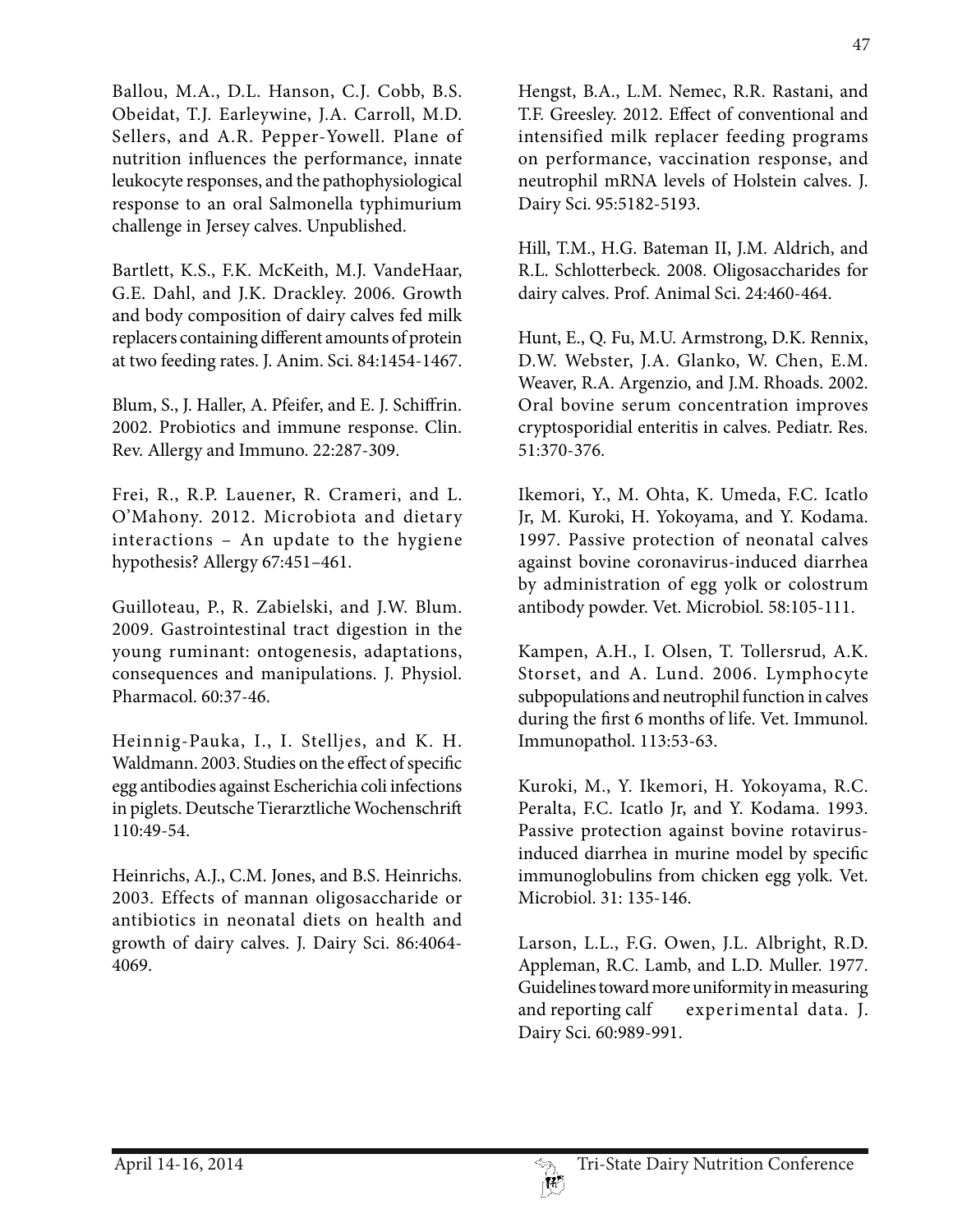Midolo, P.D., J.R. Lambert, R. Hull, F. Luo, and M.L. Grayson. 1995. In vitro inhibition of Helicobacter pylori NCTC11637 by organic acids and lactic acid bacteria. J. Applied Bacteriol. 79:475-479.

Morrill, J.L., J.M. Morrill, and A.M. Feyerherm. 1995. Plasma proteins and a probiotic as ingredients in milk replacer. J. Dairy Sci. 78:902- 907.

National Animal Health Monitoring System. 1993. Dairy heifer morbidity, mortality, and health management focusing on preweaned heifers. Ft. Collins, CO: USDA:APHIS:VS.

National Animal Health Monitoring System. 1996. Part 1: Reference of 1996 Dairy Management Practices. Ft. Collins, CO: USDA:APHIS:VS.

National Animal Health Monitoring System. 2007. Dairy 2007: Heifer calf health and management practices on U.S. dairy operations, 2007. Ft. Collins, CO:USDA:APHIS:VS.

Nonnecke, B.J., M.R. Foote, J.M. Smith, B.A. Pesch, and M.E. Van Amburgh. 2003. Composition and functional capacity of blood mononuclear leukocyte populations from neonatal calves on standard and intensified milk replacer diets. J. Dairy Sci. 86:3592-3604.

Obeidat, B.S., C.J. Cobb, M.D. Sellers, A.R. Pepper-Yowell, T.J. Earleywine, and M.A. Ballou. 2013. Plane of nutrition during the preweaning period but not the grower phase influences the neutrophil activity of Holstein calves. J. Dairy Sci. 96:7155-7166.

Ollivett, T.L., D.V. Nydam, T.C. Linden, D.D. Bowmann, and M.E. Van Amburgh. 2012. Effect of nutritional plane on health and performance in dairy calves after experimental infection with Cryptosporidium parvum. J. Am. Vet. Med. Assoc. 241:1514-1520.

Osorio, J.S., R.L. Wallace, D.J. Tomlinson, T.J. Earleywine, M.T. Socha, and J.K. Drackley. 2012. Effects of source of trace minerals and plane of nutrition on growth and health of transported neonatal dairy calves. J. Dairy Sci. 95:5831-5844.

Quigley, J.D., III, C.J. Kost, and T.A. Wolfe. 2002. Effects of spray-dried animal plasma in milk replacers or additives containing serum and oligosaccharides on growth and health of calves. J. Dairy Sci. 85:413-421.

Quigley, J.D., III, and T.M. Wolfe. 2003. Effects of spray-dried animal plasma in calf milk replacer on health and growth of dairy calves. J. Dairy Sci. 86:586-592.

Quigley, J.D., T. A. Wolfe, and T. H. Elsassert. 2006. Effects of additional milk replacer feeding on calf health, growth, and selected blood metabolites. J. Dairy Sci. 89:207-216.

Raeth-Knight, M., H. Chester-Jones, S. Hayes, J. Linn, R. Larson, D. Ziegler, B. Ziegler, and N. Broadwater. 2009. Impact of conventional or intensive milk replacer programs on Holstein heifer performance through six months of age and during first lactation. J. Dairy Sci. 92:799- 809.

Roy, J.H.B. The Calf 5<sup>th</sup> ed. Volume 1 Management of Health. 1990. Butterworth Publishers Inc., Boston, Massachusetts.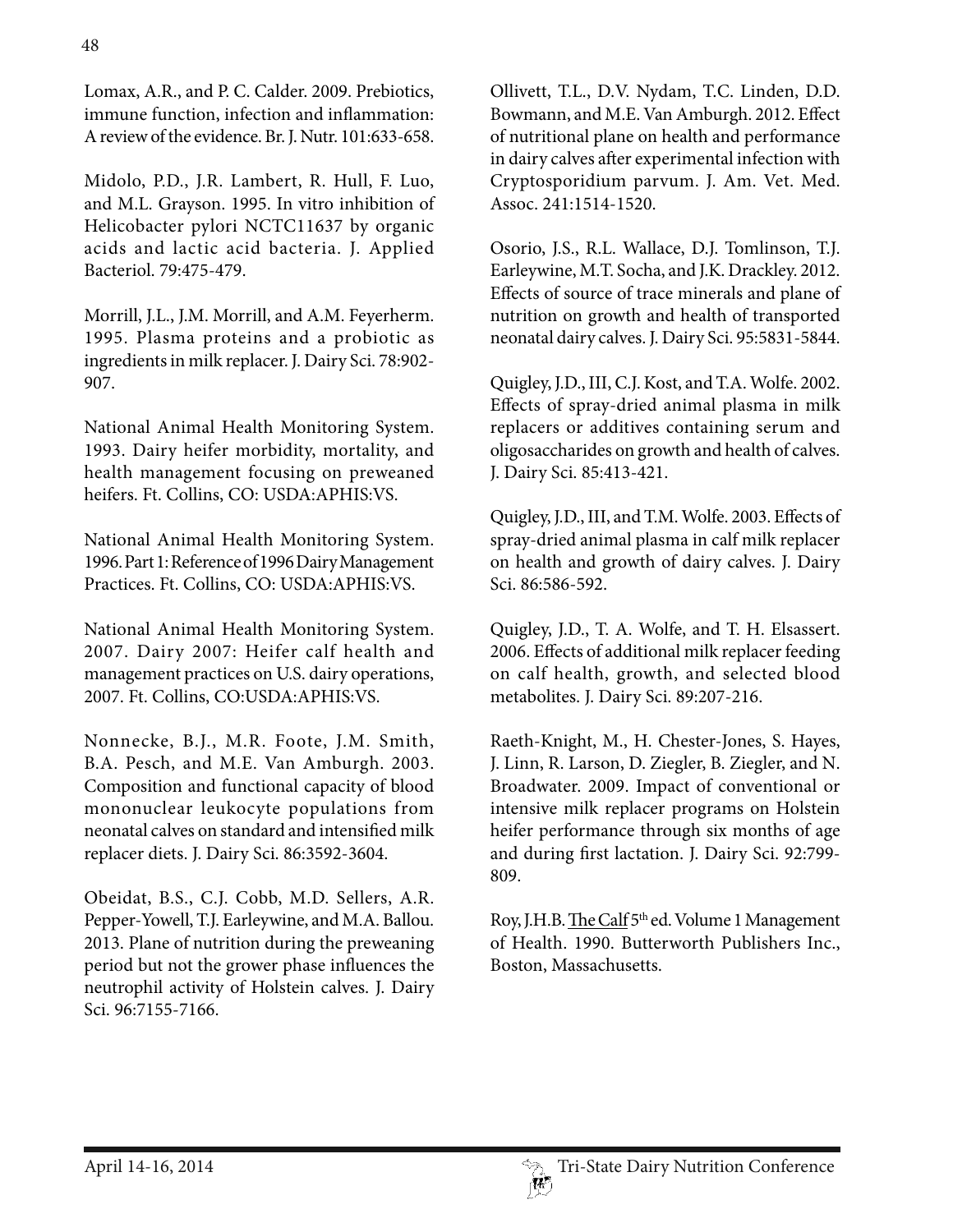Soberon, F., and M.E. Van Amburgh. 2013. The effect of nutrient intake from milk or milk replacer of pre-weaned dairy calves on lactation yield as adults: A meta-analysis of current data. J. Anim. Sci. 96:706-712.

Soberon, F., E. Raffrenato, R.W. Everett, and M.E. VanAmburgh. 2012. Preweaning milk replacer intake and effects on long-term productivity of dairy calves. J. Dairy Sci. 95:783-793.

Wells, S.J., D.A. Dargatz, and S.L. Ott. 1996. Factors associated with mortatlity to 21 days of life in dairy heifers in the United States. Prev. Vet. Med. 29:9-19.



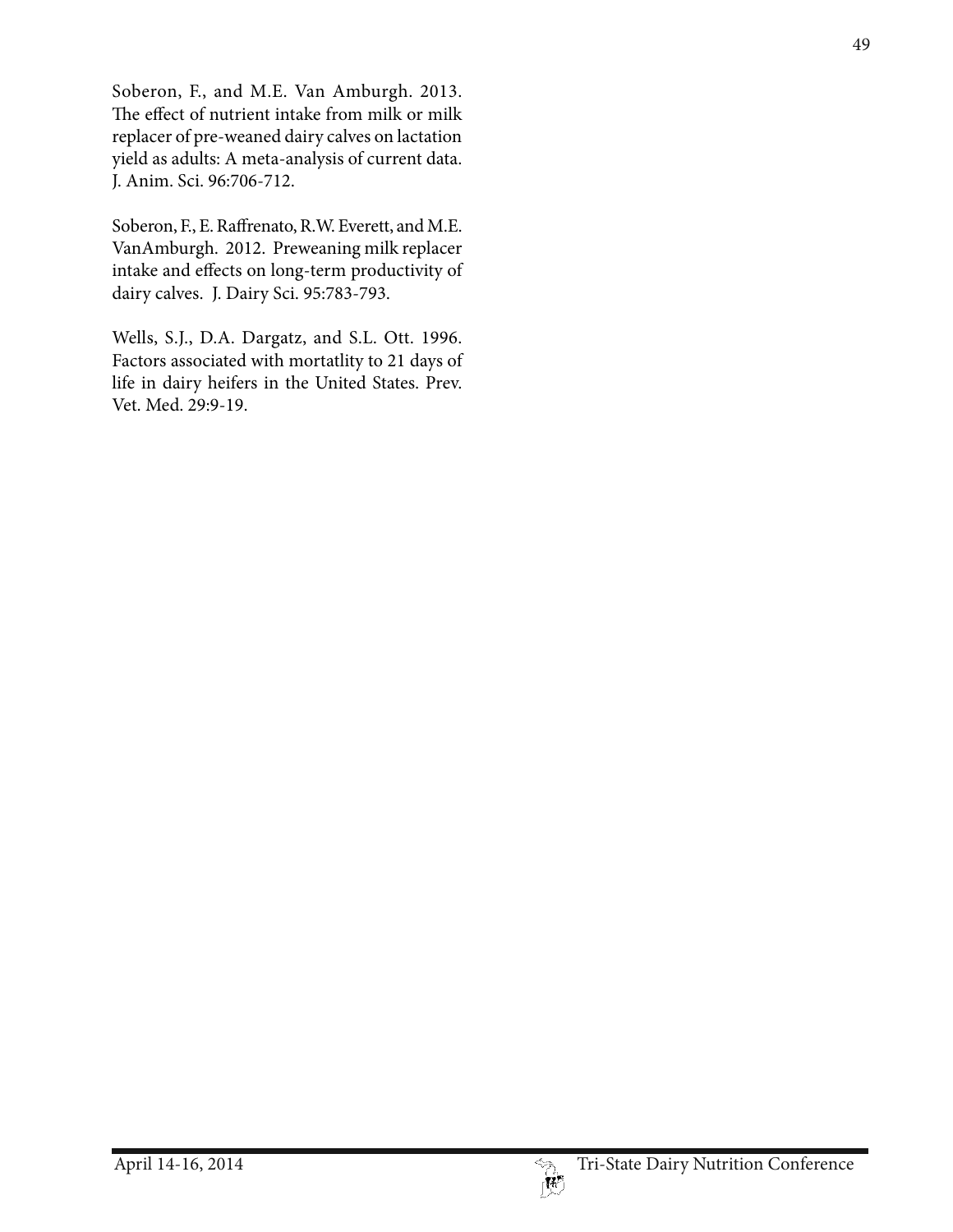

Figure 1: Feeding a lower plane of nutrition (LPN) during the pre-weaned period versus a higher plane of nutrition (HPN) increased L-selectin concentrations ( $P < 0.05$ ) on the surface of neutrophils. An asterix denotes treatment differences ( $P < 0.05$ ) sliced by time. Data reported as least square  $\pm$  standard error of mean (Obeidat et al., 2013).



Figure 2: Feeding a higher plane of nutrition (HPN) versus a lower plane of nutrition (LPN) during the pre-weaned period improved the ability of whole blood from Jersey calves to kill a live *E. coli* during the immediate post-weaned period. An asterix indicates a sliced breed x plane of nutrition contrast at day 77 ( $P < 0.04$ ). Data reported as least squares means  $\pm$  standard error of mean (Ballou, 2012).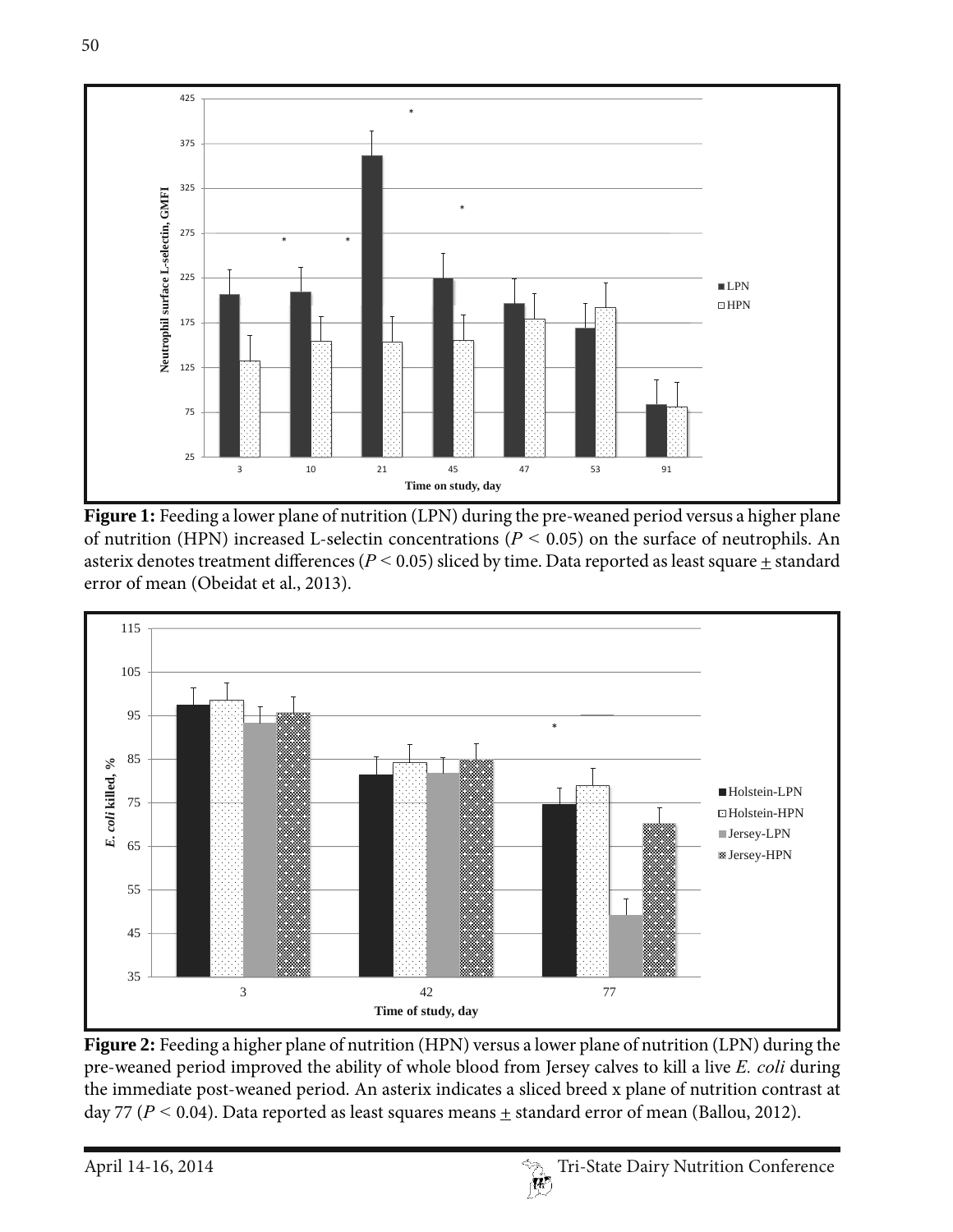

Figure 3. Feeding a higher plane of nutrition (HPN) versus a lower plane of nutrition (LPN) during the pre-weaned period tended (*P =* 0.098) to reduce plasma haptoglobin concentrations following an oral *Salmonella typhimurium* challenge approximately 1 month after weaning. Data reported as least squares means  $\pm$  standard error of means. (Ballou et al., unpublished).